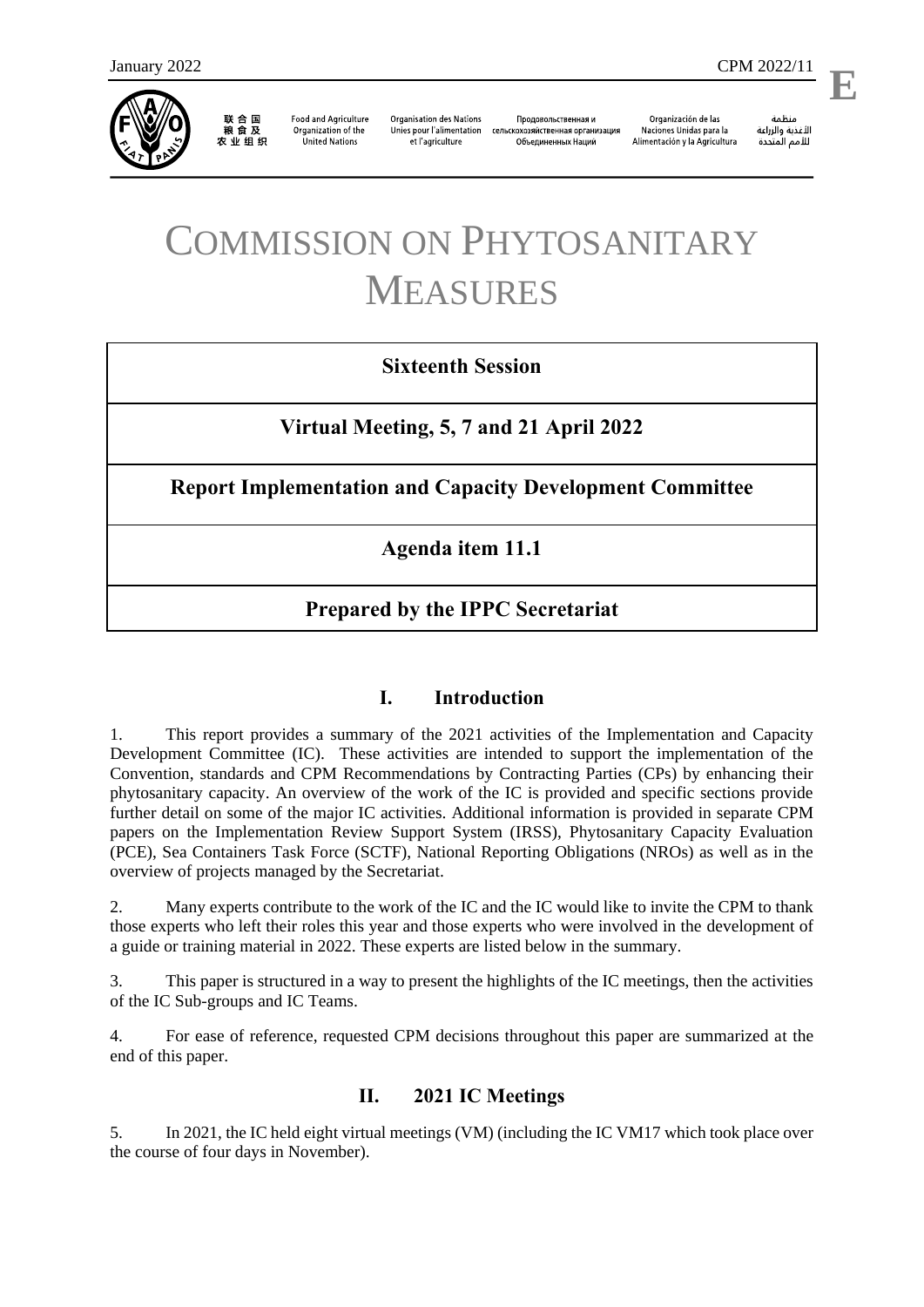6. The IC continued to work on the priority topics on the Implementation and Capacity Development (ICD) list of topics in order to make progress on a number of guides and training materials. In addition, the IC oversaw the work of the IC Sub-groups and IC Teams, as well provided guidance on the activities implemented through the ICD projects.

7. The first IC meeting of 2021 (IC VM10) was held in January and discussed the results of the Design Thinking study conducted by the Implementation Facilitation Unit (IFU). The purpose of this study was to consider how to improve the delivery of IPPC guides and training materials based on expectations of our target audience in the new virtual world.

8. The eleventh virtual meeting (IC VM11) was scheduled in February to approve the 2021 work plan of the Sea Containers Task Force. An update on the activities of the Standard Trade and Development Facility project: Beyond Compliance was presented and the IC noted that the Beyond Compliance Tools will not be produced as interactive online tools but rather will be downloadable excel files and instructions posted on the IPP in all FAO official languages. In addition to that, the IC noted the activities related to e-Commerce completed in 2020, reviewed and approved the 2021 e-Commerce work plan.

9. The twelfth meeting (IC VM12) was held in March to discuss the proposed revisions to the process for the development of IPPC implementation and capacity development guides and training materials. During this meeting, a summary of activities on NROs and the proposed work plan for 2021 were presented to the IC and approved. This meeting was also the occasion to discuss the main ICD related decisions from CPM-15 (2021) with a focus on needed guidelines for the Sea Containers Task Force.

10. The IC meeting (IC VM13) took place in April to provide the IC with an update on activities of the Integration Support Team (IST). During this meeting, the IC also discussed the update of the IPPC ePhyto solution provided by the ePhyto Team. A debrief on the results from the IPPC Regional Workshops (RW) was given as well as plans and preparations for the 2021 RW were discussed. This meeting provided an opportunity for the IC to discuss the progress of the ICD web resources and decide how to move forward on the pending phytosanitary system component pages.

11. The purpose of the IC meeting (IC VM14) held in May, was to share information on ICD Projects that do not fall under the purview of the IC. The status of projects managed by the IPPC Secretariat were also discussed, highlighting the efforts made by the IPPC Secretariat to increase transparency on the activities of projects they were involved with. The IC invited observers from international organizations and NPPOs (Australia (DFAT), COLEACP, IAEA, Japan, NAPPO and the Word Bank Group) to present and discuss their projects to promote synergies. The IC was also updated on the current situation of *Fusarium oxysporum* f. sp. *cubense* Tropical Race 4 (TR4) and agreed to create an IC Team to help address this urgent issue.

12. The IC (IC VM15) took place in June to discuss options to streamline the process for reviewing contributed resources. The IC amended and approved the revised criteria and procedures for Contributed Phytosanitary Resources. During this meeting, the IC also reviewed the ICD list of topics and agreed on recommended topics for deletion as well as reviewed and adjusted priorities. Three ICD topics were confirmed for the development of draft specifications for the 2021 consultation (see section 3.4 of this report). This meeting also was the occasion for the IC to review the proposed changes in the Framework for Standards and Implementation.

13. During the sixteenth meeting (IC VM16), which was held in September, the IC discussed the results of consultations and approved the following Specifications for guides and training materials.

- Contingency planning, Guide (2019-012);
- Inspection e-Learning course  $(2020-011)$ ;
- Surveillance and reporting obligations, e-Learning course (2020-012).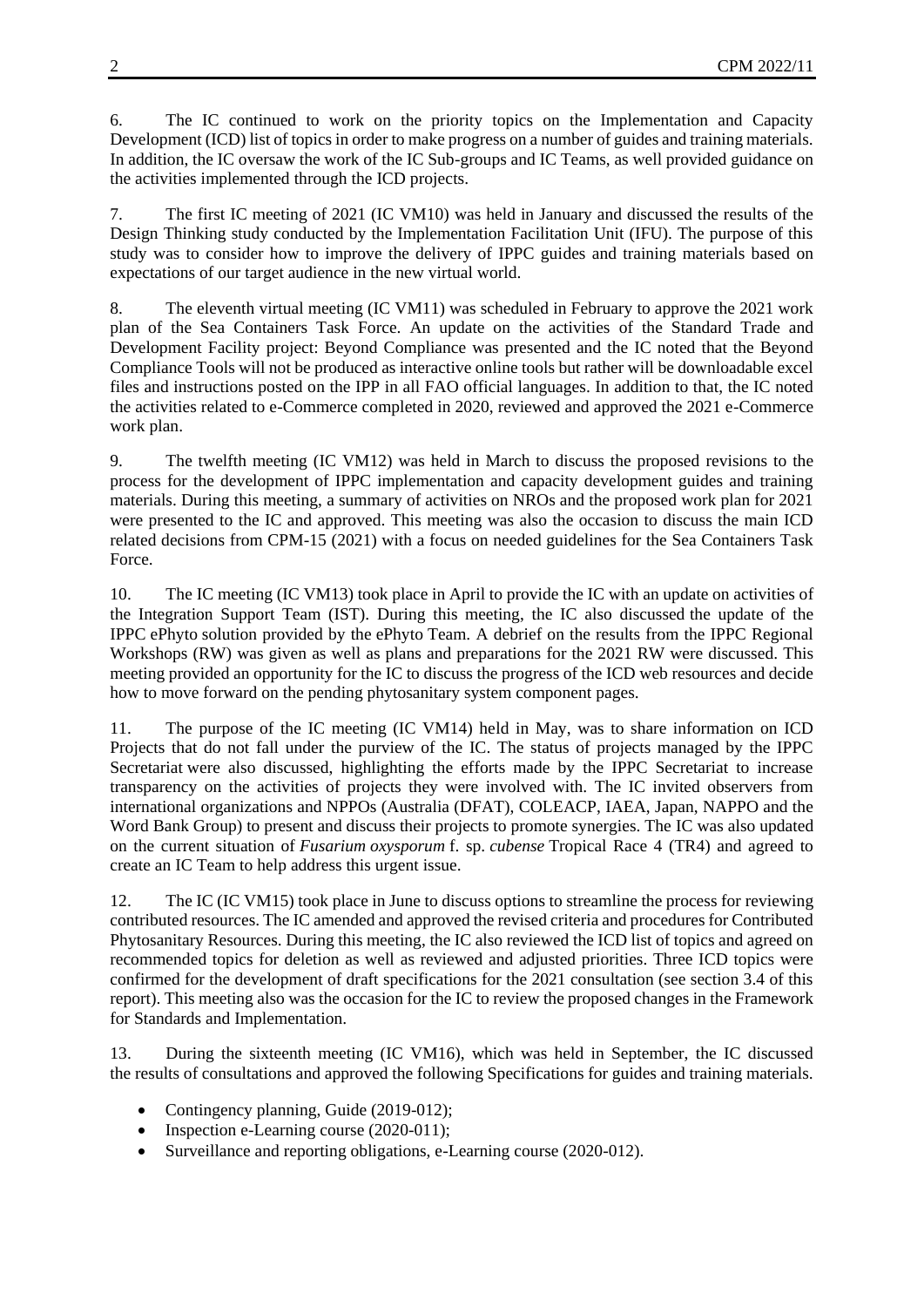14. In addition, the IC member representing the SC presented the update from the SC to the IC. Cooperation between the Standards Committee (SC) and the IC is of paramount importance and the IC is constantly exploring new ways of enhancing this collaboration and effective use of resources.

15. The IC also discussed how to make the Implementation Review and Support System (IRSS) a sustainable system.

16. The seventeenth November IC meeting (IC VM17) took place over four days to allow for focused discussion over a number of IC priority issues, including the review of revised draft specifications for guides and training materials considering comments and approved the following specifications:

- Plant health officer training curricula (2017-054);
- Guide for developing phytosanitary security procedures to maintain the phytosanitary integrity of consignments for export (2018-028);
- Guide on Development and implementation of regulations and legislation to manage phytosanitary risks (2018-008).

17. The IC discussed the results of consultations for the draft Terms of Reference (TOR) for the IC Sub-group on NROS and considering comments, these TOR were revised and approved.

18. This meeting was also the occasion for the IC Sub-groups and Teams to present their reports on their activities for 2021 and to ask the IC to approve their 2022 work plan. In addition, the IC also discussed the recommendations of the Task Force for Topics (TFT) for the submissions received on topics for implementation materials.

19. The reports of the IC meetings are available on the IPP<sup>1</sup>.

20. The CPM is invited to:

1) *note* the outcomes of the 2021 meetings of the Implementation and Capacity Development Committee (IC).

#### **III. IC Sub-groups activities**

#### **A. IC Sub-group on IRSS**

21. The Implementation Review and Support System (IRSS) aims to monitor challenges related to the implementation of the International Plant Protection Convention (IPPC), International Standards for Phytosanitary Measures (ISPM) and Commission for Phytosanitary measures (CPM) recommendations through studies and surveys.

22. Three meetings of the IC Sub-group on IRSS were organized in 2021 (April, July and October) to discuss the implementation of the 2021 IRSS work plan, review the status of the IRSS priority 1 topics and the progress of the IRSS publications.

23. Reports of these meetings are posted on the  $IPP<sup>2</sup>$ .

24. The following IRSS studies were finalized and should be published<sup>3</sup> in the first quarter of 2022:

1

<sup>1</sup> IC meeting reports[: http://www.ippc.int/en/core-activities/capacity-development/capacity-development-committee/](https://www.ippc.int/en/core-activities/capacity-development/capacity-development-committee/)

<sup>2</sup> IC Sub-group on IRSS webpage[: http://www.ippc.int/en/core-activities/capacity-development/capacity-development-committee/ic-sub-group/ic-sub-group-for-](https://www.ippc.int/en/core-activities/capacity-development/capacity-development-committee/ic-sub-group/ic-sub-group-for-implementation-and-review-and-support-system-irss/)

[implementation-and-review-and-support-system-irss/](https://www.ippc.int/en/core-activities/capacity-development/capacity-development-committee/ic-sub-group/ic-sub-group-for-implementation-and-review-and-support-system-irss/)

<sup>3</sup> IRRS webpage[: http://www.ippc.int/en/core-activities/implementation-review-and-support-system/](http://www.ippc.int/en/core-activities/implementation-review-and-support-system/)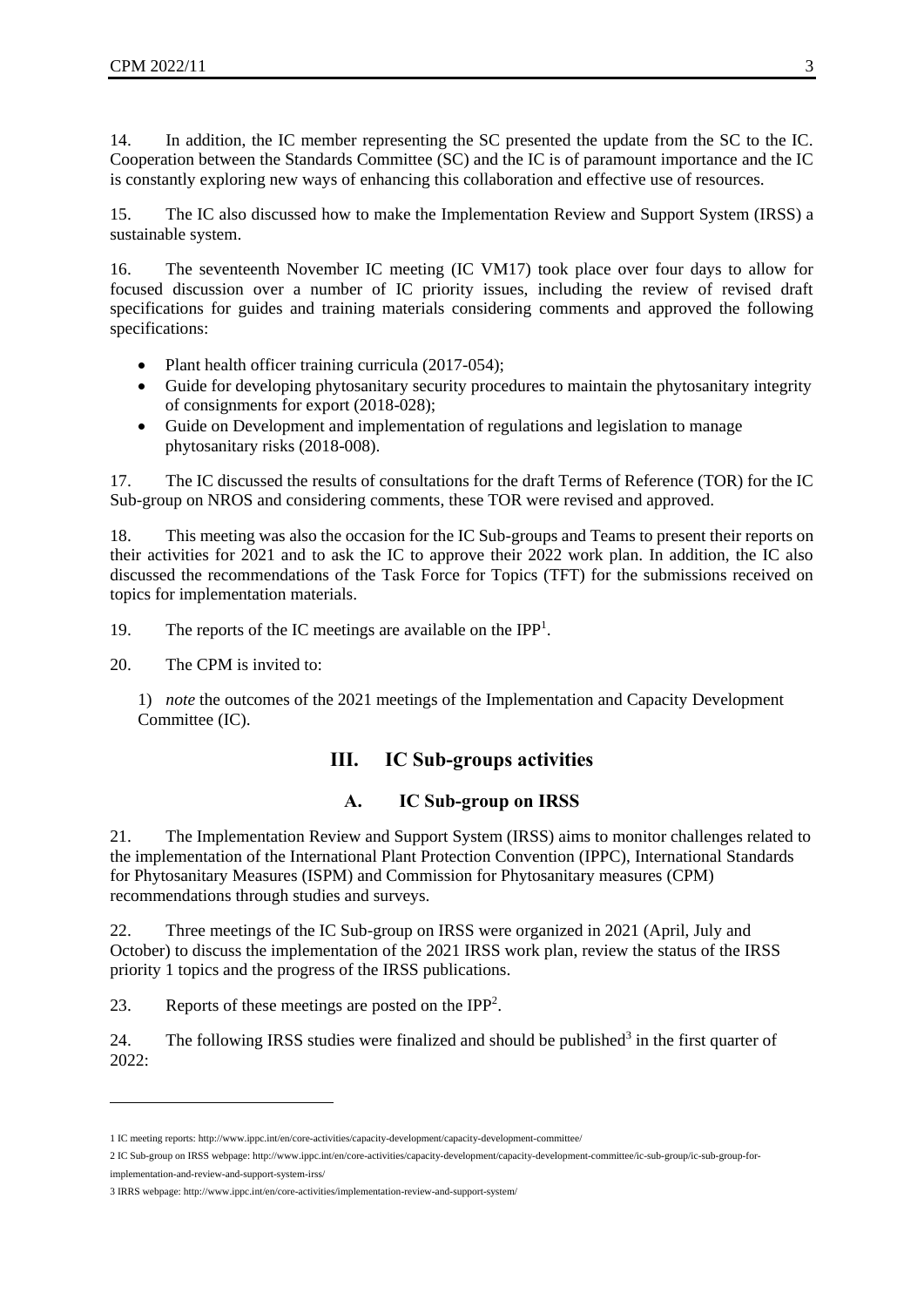- Consolidated analysis of two previous IPPC general surveys (2018-53, Priority 1)
- Desk study on the *Requirements for NPPOs if authorizing entities to perform phytosanitary actions* (2018-55, Priority 2)
- *Survey on the success of implementation of Pest Free Areas* (PFAs) (2018-50, Priority 1)

25. The work on the following two IRSS studies is in progress and expected to be completed in the first quarter of 2022:

- Study on Developing Guidance on Risk-based Border Management (2019-13, Priority 1)
- Study on IPPC Diagnostic Protocols (2019-14, Priority 1)

26. The IC Sub-group on IRSS and the IPPC Secretariat have conducted discussions and surveys to identify options to evolve IRSS to a sustainable system which are captured in a report to be published in the first quarter of 2022. Further information is available in the CPM paper developed for the agenda item 11.5.

27. A call for IRSS topics was activated from March to June 2021 to solicit ideas for IRSS studies and surveys from the CPM Bureau, IC, SC, RPPOs and IPPC Secretariat. In order to improve the coordination of the submissions, the call was sent to the IPPC Secretary and the Chair of each body (with copy to the members) inviting them to submit their proposals through their respective representative on the IC Sub-group on IRSS.

28. By the deadline, one submission for a study on e-Commerce was received and the IC Sub-group on IRSS agreed to recommend to the IC the addition of this study to the IRSS list of topics<sup>4</sup>.

29. The work and studies carried out within the framework of IRSS have generated several publications, which were reviewed by the IC Sub-group on IRSS and approved for publication.

30. In addition, the Sub-group was involved in the organization of the IRSS webinar<sup>5</sup> which was held on 10th December 2021 to present the key achievements, provide update on the ongoing work and next steps for the transition to a sustainable IRSS.

31. The majority of IRSS activities were carried out with resources provided by a European Union funded project: The third cycle (2018-2020) of the International Plant Protection Convention (IPPC) Implementation Review and Support System (IRSS) project (GCP/GLO/877/EC).

- 32. The CPM is invited to:
	- 1) *note* the activities of the IC Sub-group on IRSS.

## **B. IC Sub-group on Dispute Avoidance and Settlement**

33. Following the 2019 call<sup>6</sup> for experts for the IC Sub-group on Dispute Avoidance and Settlement (DAS), which was extended twice, insufficient nominations were submitted. Considering the results of the call and the fact that the IPPC Dispute Settlement Procedure was under review, the IC put the activities of this Sub-group on hold. However, the future of this IC Sub-group is closely linked to the CPM decision related to the revised IC TOR and ROP on the issue related to the oversight of the IPPC Dispute Settlement Procedure.

34. Further information is provided in the CPM paper CPM 2022/05 on the revised IPPC Dispute Settlement Procedure.

1

<sup>4</sup> IRSS list of topics[: http://www.ippc.int/en/publications/87720/](https://www.ippc.int/en/publications/87720/)

<sup>5</sup> IRSS webinar [: http://www.ippc.int/en/news/workshops-events/webinars/implementation-review-and-support-system-irss-december-2021/](https://www.ippc.int/en/news/workshops-events/webinars/implementation-review-and-support-system-irss-december-2021/)

<sup>6</sup> Call for experts [: http://www.ippc.int/en/calls/call-for-experts-ic-sub-group-on-dispute-avoidance-and-settlement/](https://www.ippc.int/en/calls/call-for-experts-ic-sub-group-on-dispute-avoidance-and-settlement/)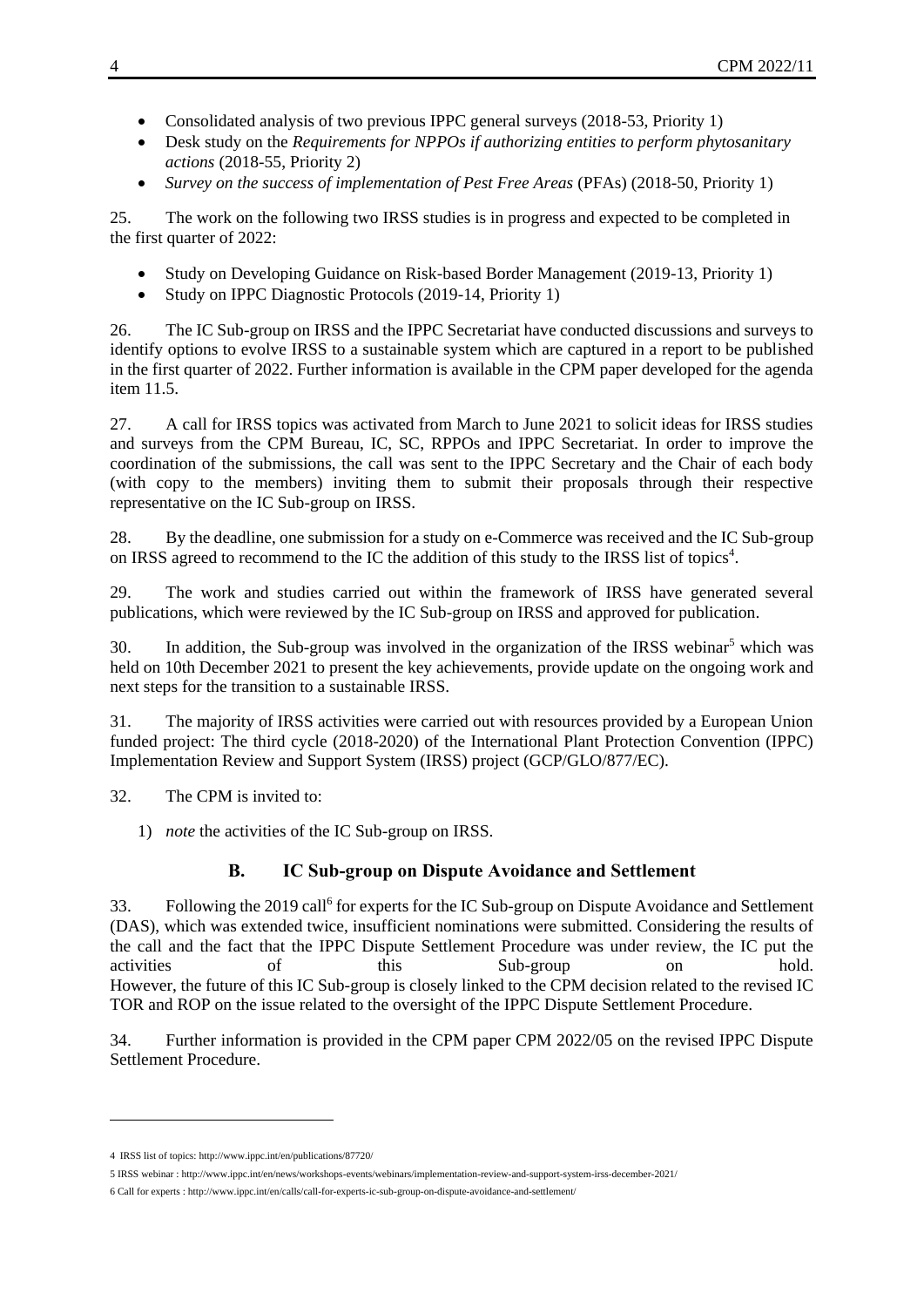35. The CPM is invited to:

1) *note* the current status of the IC Sub-group on Dispute Avoidance and Settlement

## **C. IC Sub-group on SCTF**

36. In 2021, the SCTF met ten times and as their mandate ended at the end of 2021, they will present their final report to the IC in February 2022 and once approved, this report will be posted on the IPP. A summary of their report and their recommendations will be presented to CPM-16 (2022), under agenda item 11.3 Sea Containers Task Force.

37. In addition, as requested by CPM-15 (2021), the CPM will be asked to consider the formation of a CPM Focus Group on Sea Containers. Terms of Reference for this focus group were drafted by the SCTF and reviewed by the Strategic Planning Group (SPG) and are presented under agenda item 8.8.6.

38. The CPM is invited to:

1) *note* the activities of the IC Sub-group on the Sea Containers Task Force

## **IV. IC Teams activities**

## **A. IC Team on National Reporting Obligations**

39. The IC Team on NROs held six meetings to provide guidance on NROs to the IPPC Secretariat and facilitate the implementation of the 2021 NROs work plan.

40. The IC Sub-group on NROs has been established by the IC and their TOR approved, but due to lack of IPPC Secretariat resources for NRO activities in 2022, the call for experts and the activation of this IC Sub-group has been delayed.

41. Further information on NROs activities is provided under CPM agenda item 11.2.

42. The CPM is invited to:

1

1) note the activities of the IC Team on NROs.

#### **B. IC Team on e-Commerce**

43. Work to develop the IPPC e-Commerce Guide for plants, plant products and other regulated articles (2017-039) is progressing and the guide is expected to be published in 2022. A component webpage<sup>7</sup> on e-Commerce systems was launched in March 2021 to link to all relevant International Standards for Phytosanitary Measures (ISPMs), CPM recommendations, IPPC guides and contributed resources in one place. The World Customs Organization (WCO), Universal Postal Union (UPU) and the NPPO of New Zealand submitted  $8.08\%$ .

44. The IC Team strengthened collaboration with the WCO, UPU and International Seed Federation in relation to e-Commerce and the phytosanitary risks associated with the mail and courier pathways. The IPPC Secretariat continues to participate actively in the WCO e-Commerce working group (ECWG). As an Observer to the ECWG, the IPPC Secretariat has contributed to the review of WCO e-Commerce Framework of Standards in 2021-2022<sup>9</sup>.

<sup>7</sup> e-Commerce component page[: http://www.ippc.int/en/core-activities/capacity-development/phytosanitary-system/e-commerce/](https://www.ippc.int/en/core-activities/capacity-development/phytosanitary-system/e-commerce/)

<sup>8</sup> Contributed resources [: http://www.ippc.int/en/core-activities/capacity-development/guides-and-training-materials/contributed-resource-list/](https://www.ippc.int/en/core-activities/capacity-development/guides-and-training-materials/contributed-resource-list/)

<sup>9</sup> WCO e-Commerce Framework of Standards [: http://www.wcoomd.org/en/topics/facilitation/instrument-and-tools/frameworks-of-standards/ecommerce.aspx](http://www.wcoomd.org/en/topics/facilitation/instrument-and-tools/frameworks-of-standards/ecommerce.aspx)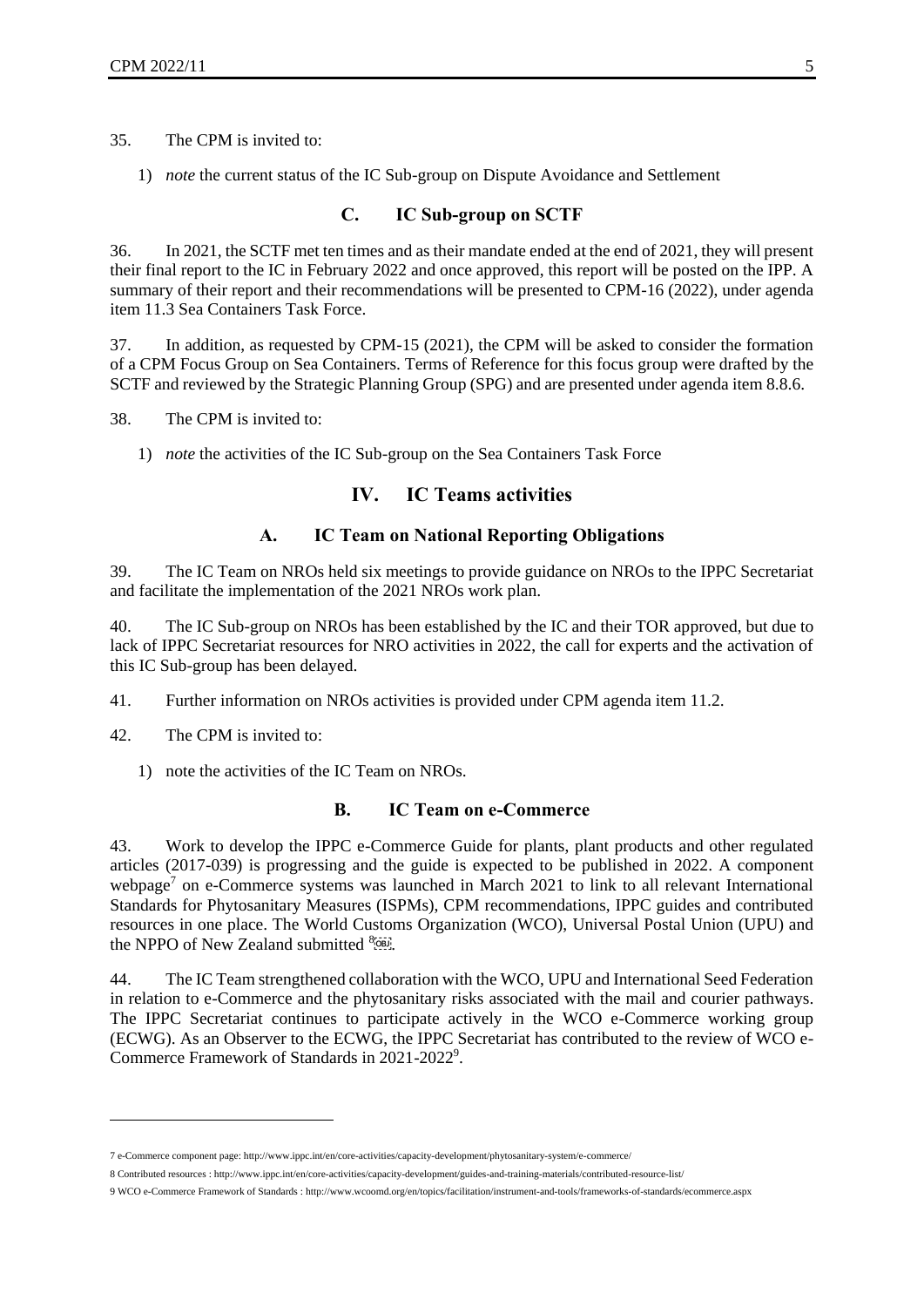45. The CPM is invited to:

1) *note* the activities of the IC Team on e-Commerce

## **C. IC Team on Framework for Standards & Implementation**

46. After endorsement by CPM-15 (2021), the most recent version of the Framework was posted on the IPP<sup>10</sup>. The champions from the IC and SC together reviewed the Framework in 2021 to ensure that it reflects current progress on Standards and Implementation activities. The revised draft was presented to the SC focused meeting in July and to the IC meeting in June and both the SC and IC agreed that it should be submitted to the SPG. In October 2021, the SPG asked the IPPC Secretariat to prepare a paper for CPM-16 (2022) proposing a more efficient and effective way of presenting the contents of the Framework for Standards and Implementation. The goal is to streamline the process for compiling and maintaining the framework in a way that will improve its usability and reduce costs.

47. Additional information on the IPPC Secretariat's proposal to develop a framework database may be found in CPM paper provided for the agenda item 8.3.

48. The CPM is invited to:

1) *note* the activities of the IC Team on Framework for Standards & Implementation

## **D. IC Team on Guides and training materials**

49. The following IPPC Guides and training materials were published in 2021:

- *Pest status*, guide (2017-048),
- *Surveillance*, revised guide (2017-049),
- *Fall armyworm prevention*, guide (2020-010);

50. A series of webinars was held between October and December 2021 to promote these three new IPPC Guides and training materials. The webinars offered simultaneous interpretation to Arabic, French and Russian. A total of 120 participants attended all three of the training sessions in the series of webinars on the new FAW guidelines on preparedness and response. In October, the Pest Status, Surveillance and Systems Approaches webinar was used to launch the other two newly published guides and the online systems approach tools. This webinar attracted 354 participants from 77 countries and a survey showed that almost everyone that attended the webinar planned to use these new guides or share them with colleagues following the webinar. The IC received very positive feedback about all of these webinars and more are planned for 2022.

51. The following IPPC Guides and training materials are under development and expected to be published in 2022:

- Pest risk analysis, e-learning course (2020-002),
- Phytosanitary export certification system, e-learning course (2020-003)
- Contingency planning, guide (2019-012)
- Inspection, e-learning course  $(2020-011)$
- Surveillance and reporting obligations, e-learning course (2020-012)
- e-Commerce, guide (2017-039)

1

• Implementation of ISPM 15, guide (2017-043)

<sup>10</sup> Framework for Standards and Implementation[: http://www.ippc.int/en/core-activities/standards-and-implementation/ippc-framework-for-standards-and-implementation/](http://www.ippc.int/en/core-activities/standards-and-implementation/ippc-framework-for-standards-and-implementation/)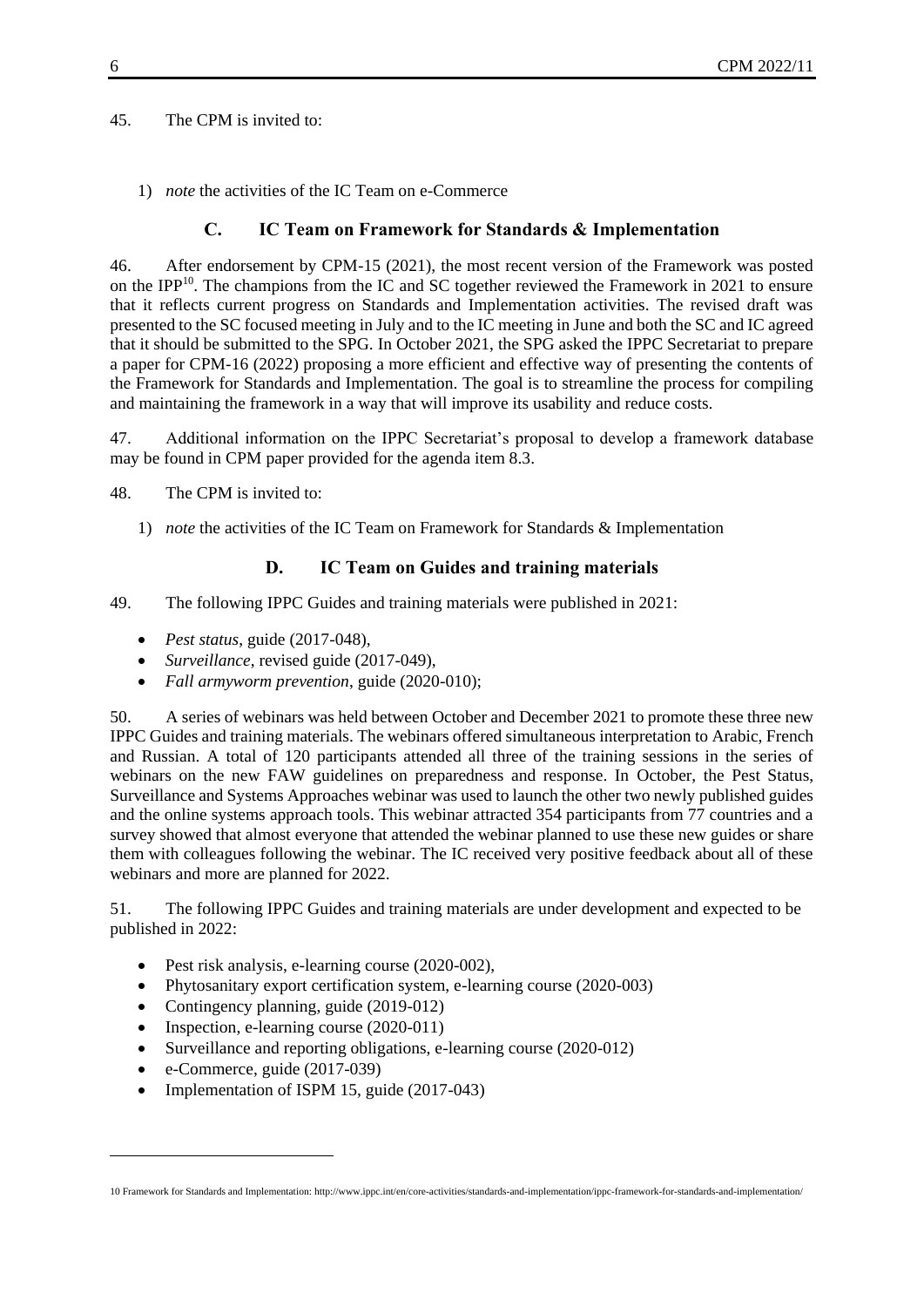52. Four new e-learning courses and a guide on contingency planning are being developed through a project funded by the Common Market for Eastern and Southern Africa (COMESA) and should be completed before the end of May 2022. The e-learning courses are being developed in collaboration with the Comité de Liaison Europe-Afrique-Caraïbe-Pacifique (COLEACP) and under the framework of a new MoU with the IPPC Secretariat that was signed in November 2021. This collaboration with COLEACP combines the IPPC Secretariat's expertise on phytosanitary issues with COLEACP's expertise in developing e-learning courses and delivering training courses in Africa, the Caribbean and the Pacific. It is expected these e-learning courses will be launched in 2021.

53. In June 2021, the IC, based on a proposal from the IC Team, revised the *Process for the development of IPPC Guides and training materials*<sup>11</sup> to improve transparency and to provide an opportunity for contracting parties to comment on draft specifications. Six draft specifications<sup>12</sup> for ICD resources were presented for consultation from 01 July to 31 August 2021. These specifications were finalized and approved by the IC and four of them have been added to the IPPC Secretariat work plan for 2022.

54. In January 2022, a new webpage for published IPPC Guides and training materials<sup>13</sup> was published on the IPP. The webpage includes a searchable list and clearly indicates the FAO languages versions available for each product.

55. The Secretariat made considerable progress in 2021 securing in-kind translations of IPPC Guides and training materials in FAO Languages. Potential collaborators are invited to contact the IPPC Secretariat [\(ippc@fao.org\)](mailto:ippc@fao.org) to discuss their interest in helping to translate a particular guide or training material

56. The CPM is invited to:

1

- 1) *note* the activities of the IC Team on Guides and Training Materials
- 2) *note* the Guides and Training Materials that were published in 2021
- 3) *note* the progress on the development of Guides and Training Materials

## **E. IC proposed adjustments to the Implementation and Capacity Development List of Topics**

57. Considerations for additions to the Implementation and Capacity Development (ICD) List of Topics (LOT) will also be presented under two other CPM agenda items:

- Agenda 8.7 (*Recommendations from the Task Force on Topics from the IPPC 2021 Call for Topics: Standards and Implementation*) with the proposed addition of the topic*: Performing Audits in the Phytosanitary Context*, guide (2021-009)
- Agenda 11.2 (*National Reporting Obligations*) with the proposed addition of the topic: *National reporting obligations*, revision to the guide (2021-026)

58. As indicated above, the IC approved a revision to the *Process for the development of IPPC Guides and training materials* and the revised process clarifies the process for developing guides, training kits, e-Learning courses, videos, curricula and other implementation and capacity development technical resources. Contributed resources, procedures, programmes, the PCE tool and basic awareness materials are outside the scope of "guides and training materials" and the work on these items follows

<sup>11</sup> Process for development of guides and training materials [: http://www.ippc.int/en/publications/88591/](https://www.ippc.int/en/publications/88591/)

<sup>12</sup> 2021 ICD specifications [: http://www.ippc.int/en/core-activities/capacity-development/consultation-on-ic-sub-groups-draft-terms-of-reference-and-draft-rules-of](https://www.ippc.int/en/core-activities/capacity-development/consultation-on-ic-sub-groups-draft-terms-of-reference-and-draft-rules-of-procedure/)[procedure/](https://www.ippc.int/en/core-activities/capacity-development/consultation-on-ic-sub-groups-draft-terms-of-reference-and-draft-rules-of-procedure/)

<sup>13</sup> IPPC Guides and training materials[: http://www.ippc.int/en/core-activities/capacity-development/guides-and-training-materials/](https://www.ippc.int/en/core-activities/capacity-development/guides-and-training-materials/)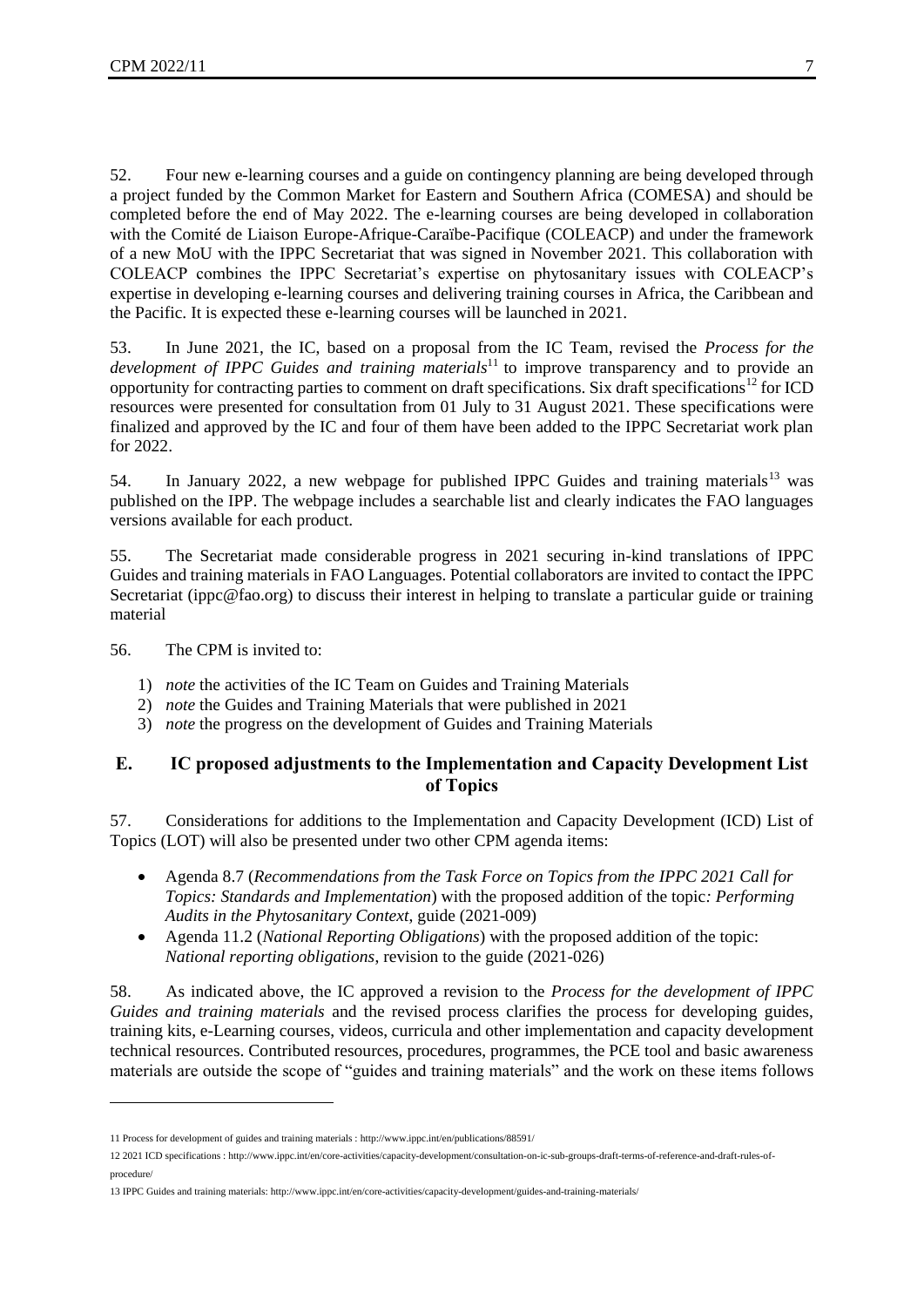different processes. The IC therefore recommends that the following topics be deleted from the ICD LOT:

- *Strengthening pest outbreak alert and response systems,* programme (2017-051) (see CPM agenda item 8.8.1)
- *Dispute settlement*, revision of procedure (1999-005) (see paper CPM 2022/05)
- Modernization of PCE tool (2017-052) (see CPM agenda item 11.4)
- *Sea containers*, programme (2016-016) (see Section 2.3)
- *Plant health surveillance* (2015-015), contributed resource
- *Designing plant quarantine laboratories* (2018-013), contributed resource
- *Management of plants and plant products carried by entry passengers*, awareness materials (2018-017)

59. The IC recommends that the following legacy topic be deleted from the ICD LOT because it does not have a topic submission form, draft Specification or any other information associated with it:

*Pest diagnostics* (2016-015)

60. A new database for the List of Implementation and Capacity Development Topics<sup>14</sup> was developed and can be viewed on the International Phytosanitary Portal (IPP). This database identifies the ICD topics that have been adopted by the CPM and is translated to all FAO languages. The new database lists the priority, stage and status of each topic and is readily searchable. The type of product, funding source and expected publication date have been added, as requested by CPM-15 (2021). The database also identifies both the IC Leads and the IFU Leads for each topic and includes a column for notes and weblinks related to the topic.

61. As the following IPPC Guides and training materials were published in 2021 the IC recommends the following related topics be deleted from the ICD LOT:

- *Pest status*, guide (2017-048)
- *Surveillance*, revised guide (2017-049)
- *Fall armyworm prevention*, guide (2020-010)

#### 62. The CPM is invited to:

-

- 1) agree to delete the following topics from the ICD  $LOT<sup>15</sup>$ :
	- a) Strengthening pest outbreak alert and response systems, programme (2017-051) (see CPM agenda item 8.8.1)
	- b) Dispute settlement, revision of procedure (1999-005) (see paper CPM 2022/05)
	- c) Modernization of PCE tool (2017-052) (see CPM agenda item 11.4)
	- d) Sea containers, programme (2016-016) (see Section 2.3)
	- e) Plant health surveillance (2015-015), contributed resource
	- f) Designing plant quarantine laboratories (2018-013), contributed resource
	- g) Management of plants and plant products carried by entry passengers, awareness materials (2018-017)
	- h) Pest diagnostics (2016-015)
	- i) *Pest status*, guide (2017-048)
	- j) *Surveillance*, revised guide (2017-049)
	- k) *Fall armyworm prevention*, guide (2020-010)
- 2) *note* the status of the development of the various ICD topics.
- 3) *note* the priority levels assigned to the ICD topics.

<sup>14</sup> ICD LOT database[: http://www.ippc.int/en/core-activities/capacity-development/list-topics-ippc-implementation/list](https://www.ippc.int/en/core-activities/capacity-development/list-topics-ippc-implementation/list)

<sup>15</sup> ICD LOT database[: http://www.ippc.int/en/core-activities/capacity-development/list-topics-ippc-implementation/list](https://www.ippc.int/en/core-activities/capacity-development/list-topics-ippc-implementation/list)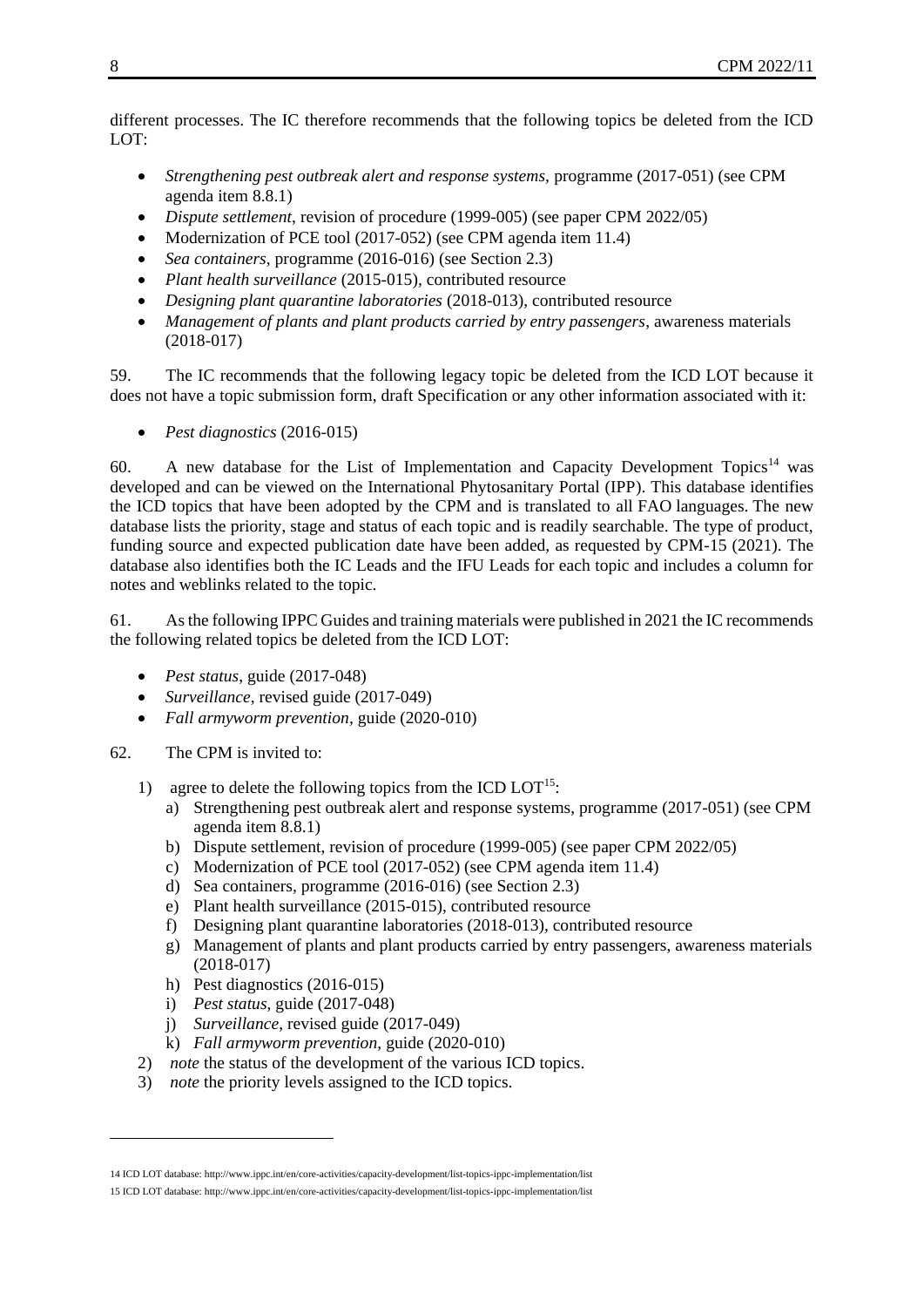## **F. IC Team on PCE**

63. This report provides information on the IC Team on PCE, further information on PCE activities is provided under the CPM agenda item 11.4.

64. The IC Team on PCE held six virtual meetings from 17th March 2021 to 25th October 2021. The agenda items discussed were geared towards advancing the PCE Strategy 2020-2030<sup>16</sup>.

65. The meetings were focused in the development of the following achievements agreed by the IC at their November 2021 meeting:

- drafting a procedure for a PCE facilitator certification.
- drafting of a confidentiality agreement for observers participating in a PCE.
- reviewing the PCE strategy 2020-2030 in view of the latest developments arising from the expost evaluation of the STDF project 401 and drafting a proposal for an update.
- considerations for undertaking a desk study to improve the PCE (tool, platform and process) as well as future training courses for new PCE facilitators

66. The CPM is invited to:

1) *note* the activities undertaken towards advancing the PCE Strategy 2020-2030.

#### **G. IC Team on Fusarium oxysporum f. sp. cubense Tropical Race 4 (TR4)**

67. The Implementation and Capacity Development Committee (IC) established the "IC Team on *Fusarium oxysporum* f. sp. *cubense* Tropical Race 4 (TR4)". As this was a high-profile emerging issue and to be in line with the FAO/IPPC Fall Armyworm technical working group on quarantine and phytosanitary measures, the IC decided in this particular case, to develop a Terms of Reference (ToRs)<sup>17</sup> for this IC Team, which the IC approved.

68. In May 2021, the IPPC Secretariat opened a call for experts<sup>18</sup> and the IC selected 10 experts<sup>19</sup>. The IC Team on Fusarium TR4 met on 30th September and 6th October and agreed to meet monthly. The IC Team also agreed to develop global materials for the TR4 prevention, preparedness, and response and develop workshops on diagnostic, inspection and surveillance. This work is in progress. Further details on the technical work are provided under the CPM agenda item 13.

69. The CPM is invited to:

1

1) *note* the work of the IC Team on Fusarium TR4.

#### **H. IC Team on Projects**

70. The IC Team on Project issued the call for Implementation and Capacity Development (ICD) projects in February 2021. The IC Team reviewed submitted projects and decided which projects to be presented to the IC VM14 meeting in May. Descriptions of all projects submitted and presentations delivered on selected projects are available on the  $IPP^{20}$ .

19 Membership IC Team TR4: [http://www.ippc.int/en/publications/90168/](https://www.ippc.int/en/publications/90168/)

<sup>16</sup> PCE Strategy 2020-2030[: http://www.ippc.int/en/publications/87701/](http://www.ippc.int/en/publications/87701/)

<sup>17</sup> TOR IC Team TR4: [http://www.ippc.int/en/publications/89830/](https://www.ippc.int/en/publications/89830/)

<sup>18</sup> Call for experts TR4[: http://www.ippc.int/en/calls/call-for-experts-ic-team-on-fusarium-oxysporum-f-sp-cubense-tropical-race-4-tr4/](https://www.ippc.int/en/calls/call-for-experts-ic-team-on-fusarium-oxysporum-f-sp-cubense-tropical-race-4-tr4/)

<sup>20</sup> Implementation and Capacity Development projects[: http://www.ippc.int/en/core-activities/capacity-development/projects-on-implementation-and-capacity-development/](https://www.ippc.int/en/core-activities/capacity-development/projects-on-implementation-and-capacity-development/)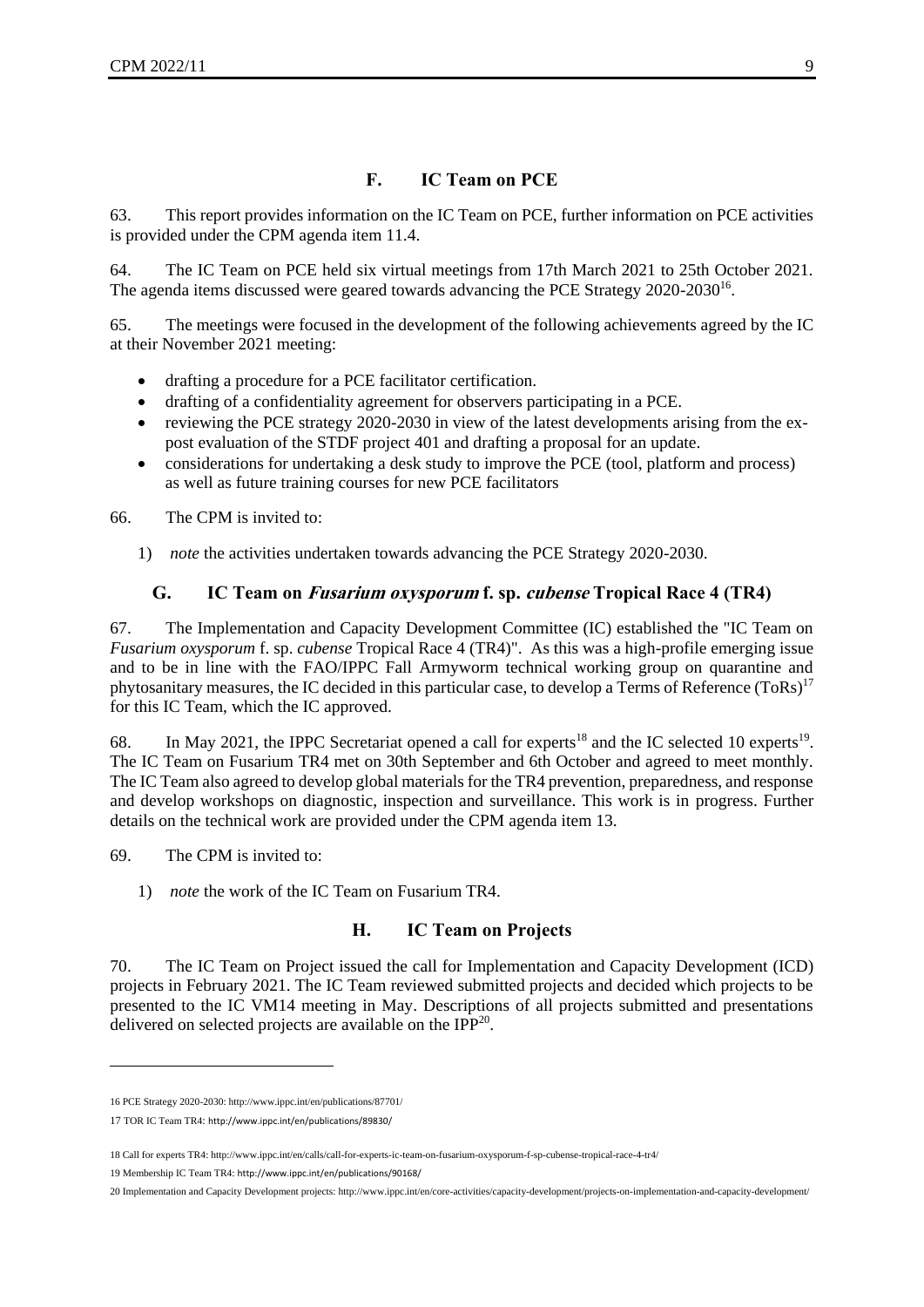71. Additional information on some projects managed by the IPPC Secretariat are presented under CPM agenda 11.6 (Projects managed by the IPPC Secretariat)

72. The CPM is invited to:

1) *note* the work of the IC Team on Projects.

73. IC Team on Web resources/IC Team on Contributed ResourcesDuring the IC VM15 meeting, the IC revised the criteria and procedures for reviewing and approving contributed phytosanitary resources for posting on the IPP $^{21}$ . The IC Team on Contributed Resources reviewed phytosanitary resources provided by NPPOs, RPPOs and other organizations according to the criteria which were posted on the IPP<sup>22</sup>.

74. Phytosanitary System Components pages<sup>23</sup> have been developed for the various components in a Phytosanitary System as identified by the IC. These webpages provide linkages to relevant ISPMs, CPM recommendations, Guides and training materials as well as contributed resources and are a useful on stop site for NPPOs to build better national phytosanitary systems. All these webpages are drafted and published in collaboration with IC members. In 2021 the following Component webpages were developed and published:

- Contingency plans
- Diagnostics
- e-Commerce
- Inspection
- Pest free areas & Areas of low pest prevalence
- Pest Risk Analysis
- Phytosanitary Import Regulatory System
- Phytosanitary Legislation
- Sea containers.
- The following two additional component webpages were released:
- Frequently Asked Questions (FAQs) and
- How to share your phytosanitary technical resources.

75. In addition, the component page on Systems Approach was updated to introduce the Systems Approach online tools<sup>24</sup> developed under the Rolling out Systems Approach Globally project (MTF/INT/336/STF), funded by the Standards and Trade Development Facility (STDF).

76. The CPM is invited to:

1) *note* the work of the IC Team on Web based resources.

## **V. IC Members**

77. Olga LAVRENTJEVA, IC regional representative for Europe as well as the former IC Chairperson resigned and was replaced by Ringolds ARNITIS as IC regional representative for Europe. The Further details on the IC members are provided in the dedicated paper under the CPM agenda item 18.3.

78. The CPM is invited to:

1

<sup>21</sup> Criteria for contributes resources[: http://www.ippc.int/en/publications/90112/](https://www.ippc.int/en/publications/90112/)

<sup>22</sup> Contributed resources[: http://www.ippc.int/en/core-activities/capacity-development/guides-and-training-materials/contributed-resource-list/](https://www.ippc.int/en/core-activities/capacity-development/guides-and-training-materials/contributed-resource-list/)

<sup>23</sup> Component pages [: http://www.ippc.int/en/core-activities/capacity-development/phytosanitary-system/](https://www.ippc.int/en/core-activities/capacity-development/phytosanitary-system/)

<sup>24</sup> Systems approach online tools [: http://www.ippc.int/en/core-activities/capacity-development/phytosanitary-system/systems-approach/systems-approach-online-tools/](https://www.ippc.int/en/core-activities/capacity-development/phytosanitary-system/systems-approach/systems-approach-online-tools/)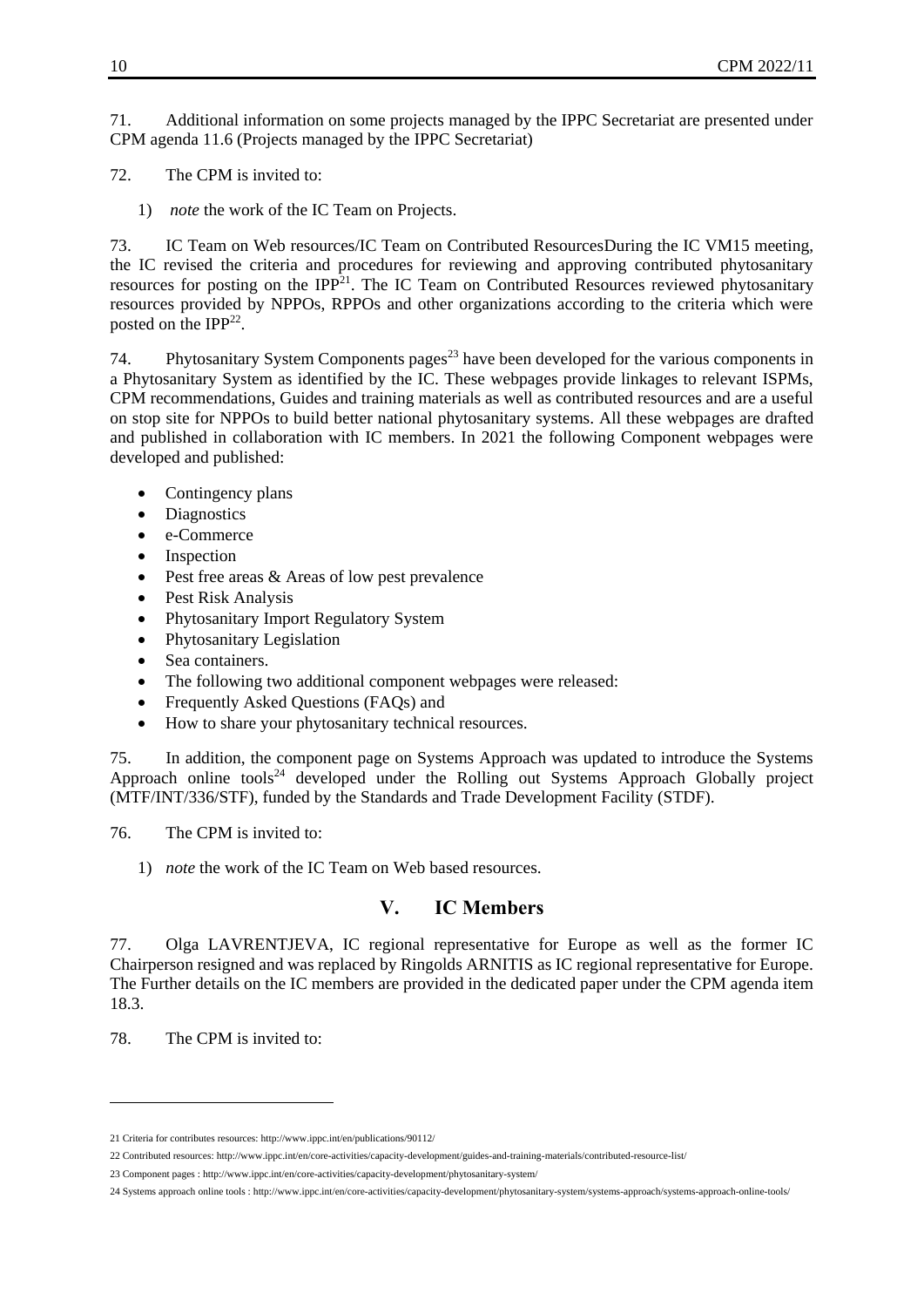1) *thank* Olga LAVRENTJEVA (Estonia) the former Chairperson of the Implementation and Capacity Development Committee for her work and important contributions in the work of this Committee.

## **VI. Conclusion**

79. The IC hopes this report provides an overview of the work of the IC in 2021 and welcomes contracting parties to liaise with the regional IC representatives if more detailed information is needed.

80. The CPM is invited to:

1) *note* the work of the Implementation and Capacity Development Committee in 2021.

#### **VII. Summary of requested CPM decisions**

81 The CPM is invited to:

#### **I - Introduction**

- *thank* the following experts:

For their contributions to the Pest Status Guide:

Guadalupe MONTES (AR)

Wendy ODGERS(AU)

Nelson LAVILLE (DM)

Ebenezer ABOAGYE (GH)

Dominic EYRE (UK)

For their contributions to the Surveillance Guide:

Chris DALE (AU)

Ruth AREVALO MACIAS (CL)

Pablo CORTESE (AR)

Hernan ZETINA (BZ)

Robert FAVRIN (CA)

Magda GONZÁLEZ ARROYO (CR)

George MOMANYI (KE)

Ringolds ARNITIS (LV)

Paul STEVENS (NZ)

Leroy WHILBY (USA)

For their contributions to the *Fall armyworm prevention* Guide: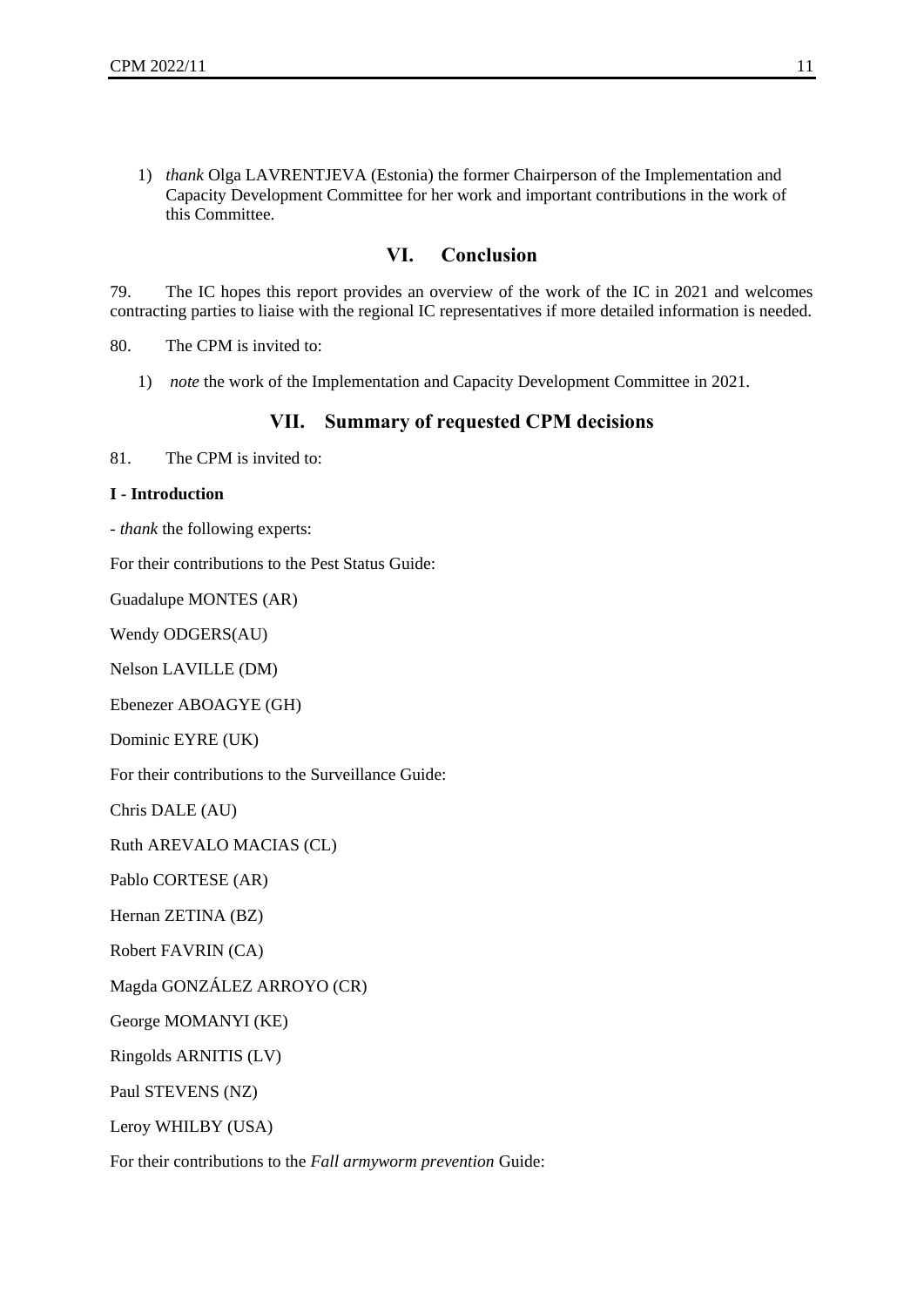Chris DALE (AU)

Mekki CHOUIBANI (MA)

Viliami (Pila) KAMI (TO)

Valerio LUCCHESI (IT)

Mariangela CIAMPITTI (IT)

Tek TAY (AU)

Roger DAY (KE)

Alison WATSON (SG)

## **II. 2021 IC Meetings**

*note* the outcomes of the 2021 meetings of the Implementation and Capacity Development Committee (IC).

**III- A. IC Sub-group on IRSS** *note* the activities of the IC Sub-group on IRSS.

**III-B. IC Sub-group on Dispute Avoidance and Settlement**  *note* the current status of the IC Sub-group on Dispute Avoidance and Settlement

## **III-C. IC Sub-group on SCTF**

*note* the activities on the of the IC Sub-group Sea Containers Task Force

#### **IV-A**. **IC Team on National Reporting Obligations**

*note* the activities of the IC Team on NROs.

#### **IV -B. IC Team on e-Commerce**

*note* the activities of the IC Team on e-Commerce

#### **IV -C. IC Team on Framework for Standards & Implementation**

*note* the activities of the IC Team on Framework for Standards & Implementation

#### **IV -D. IC Team on Guides and training materials**

*note* the activities of the IC Team on Guides and Training Materials

*note* the Guides and Training Materials that were published in 2021

*note* the progress on the development of Guides and Training Materials

#### **IV-E. IC proposed adjustments to the Implementation and Capacity Development List of Topics**

*agree* to delete the following topics from the Implementation and Capacity Development List of Topics:

- Strengthening pest outbreak alert and response systems, programme (2017-051) (see CPM agenda item 8.8.1)
- Dispute settlement, revision of procedure (1999-005) (see paper CPM 2022/05)
- Modernization of PCE tool (2017-052) (see CPM agenda item 11.4)
- Sea containers, programme (2016-016) (see Section 2.3)
- Plant health surveillance (2015-015), contributed resource
- Designing plant quarantine laboratories (2018-013), contributed resource